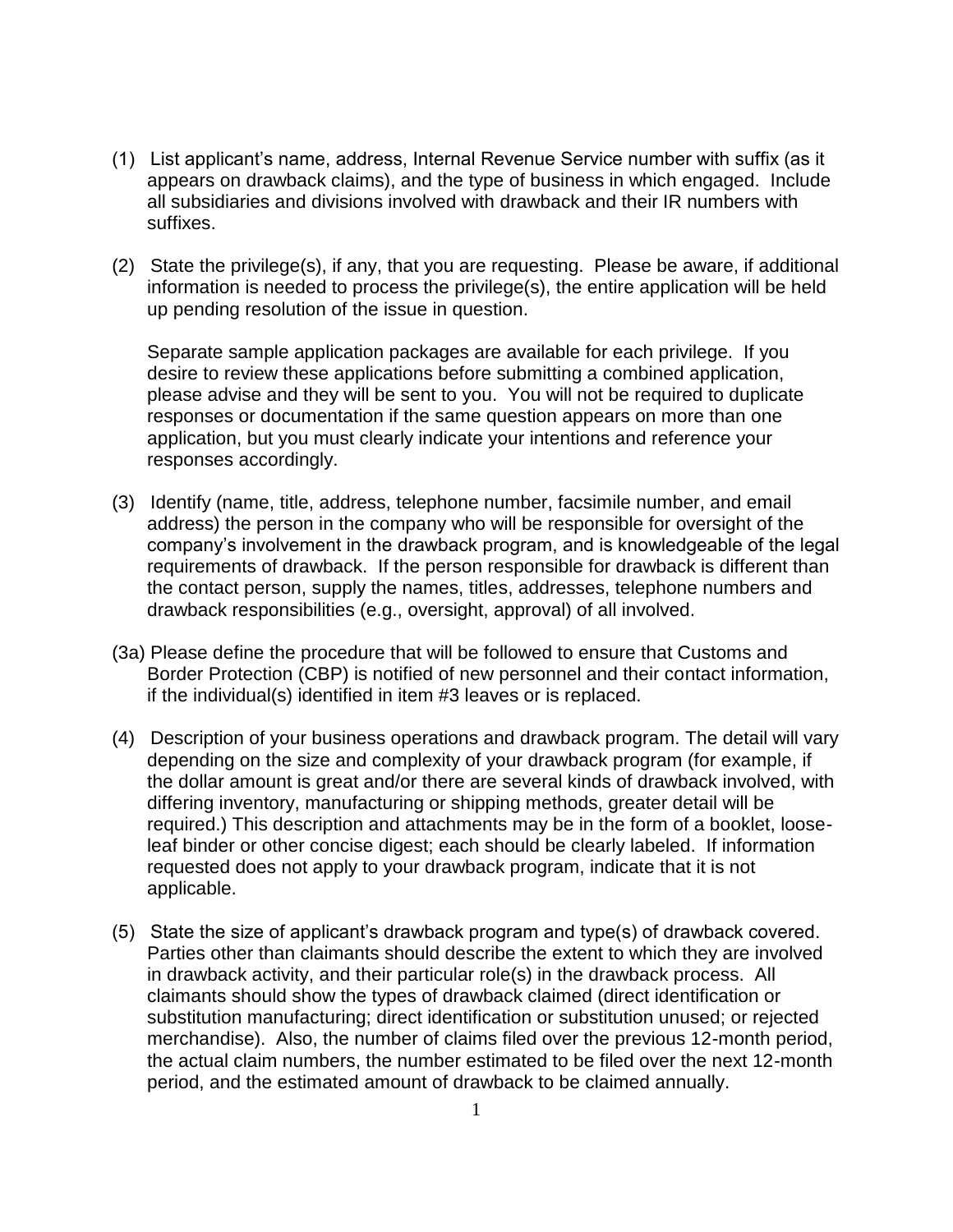Manufacturers should explain how much manufacturing they engage in for drawback, the quantity of drawback product produced on an annual basis established by the drawback claims, Certificates of Manufacture and/or Certificates of Manufacture and Delivery they have executed. Manufacturers should identify the ACS Ruling Number assigned to their manufacturing drawback ruling(s) and furnish a copy of the CBP ruling letter(s). If a ruling is pending, please indicate this information.

Substitution unused merchandise claimants should attach a copy of Headquarters ruling(s) of commercial interchangeability or a drawback office's non-binding determination(s) of commercial interchangeability. If commercial interchangeability will be determined with each drawback claim filed, supply sample documents that establish the qualification of the merchandise for substitution under 1313(j)(2). Such documents should address the factors used to determine commercial interchangeability, as outlined in 19 C.F.R. 191.32(c). If documents have already been submitted to establish the qualification of the merchandise for substitution and CBP has issued a letter that commercial interchangeability will be determined on an individual claim basis, provide a copy of the letter in lieu of documents.

If a Headquarters ruling or non-binding determination of commercial interchangeability has not been issued, processing of your application will be suspended. You will be advised to resubmit your application after a determination has been issued.

- (6) Provide a description of the drawback preparation process and how all requirements under the drawback law and regulations are fulfilled. The claimant should describe the procedures utilized to prepare claims or other drawback forms (such as Certificates of Delivery, etc.). This should include the sources for the information on the forms, how testing is done on computer databases, the drawback software program used, internal controls used and verification of computer input against original source records.
- (6a) Describe the procedures in place to account for merchandise returned that previously had drawback claimed on it. What procedures are used to be aware of reconciliation or final liquidation or any reliquidation taken on import entries? If merchandise is received on Delivery Certificates, how do you know if there is a change liquidation on the import entry?
- (7) Provide a detailed description and uses of the imported merchandise and exported articles covered by this application. For items not identified by part number, such as but not limited to, chemicals, petrochemicals, pharmaceuticals, textiles, yarns, and/or fibers, provide laboratory specifications, industry standards, fiber content, specific dimensions, construction, etc. Attach descriptive brochures, technical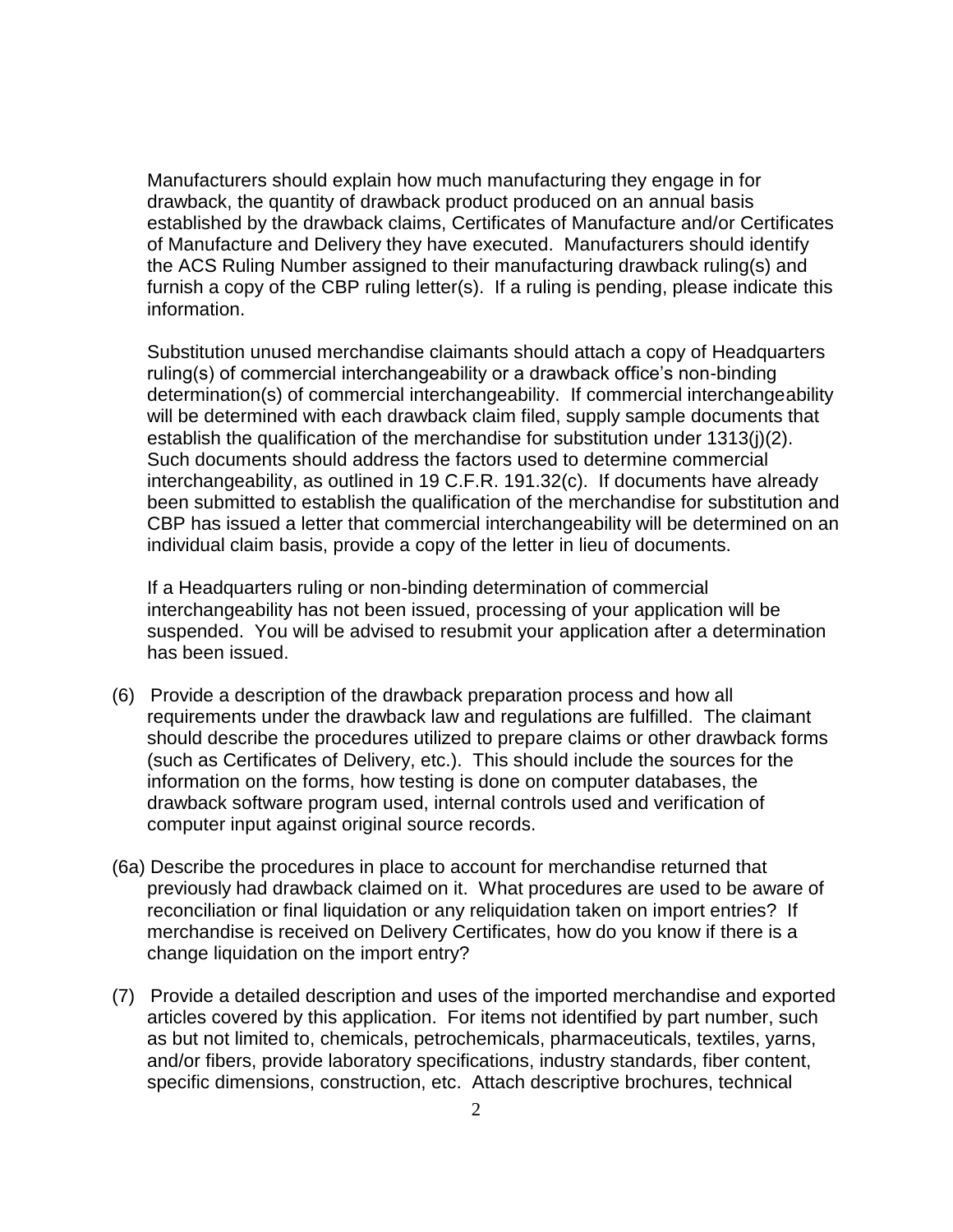manuals, catalogs, advertising materials, etc.

Unused merchandise claimants - state whether the part, item, model or other identifying number or name of the imported merchandise is replaced or modified in the United States or otherwise differs from that of the exported merchandise. Provide the reason for any differences. Furnish company catalogs, brochures or other cross-reference material for the imported and exported merchandise. Describe all operations occurring in this country, including but not limited to, testing, cleaning, repackaging, blending, etc. on the imported and or exported merchandise and provide an inventory record before the processing, as well as, an inventory record after the processing.

- (8) Provide a statement that the claimant will or will not be the actual importer of the merchandise to be designated for drawback. When the claimant is not the actual importer, the claimant will be obligated to obtain the certifications required in the Regulations. Provide samples of such documents. Describe your procedures for notifying those companies that give you Certificates of Delivery that final liquidation has occurred on your drawback claim, enabling them to meet the recordkeeping requirements.
- (9) Provide a statement that the claimant will or will not be the actual exporter of the merchandise to be designated for drawback. If the claimant is not the actual exporter, the claimant will be obligated to obtain the waivers and certifications required in the Regulations. Provide samples of such documents. Describe your procedures for obtaining the acceptable proof of exportation and waiver of export rights when you are not the exporter and how you notify them that the final liquidation occurred on your drawback claim, enabling them to meet the recordkeeping requirements.
- (10) Provide a statement as to where and how the documentation and records to support the drawback claims will be maintained. Include a certification, **in the form of a statement**, that such documentation and records will be retained for three years after payment of the related drawback claims. List each document and its retention period. Attach a copy of the claimant's and broker's, if applicable, internal recordkeeping procedures.
- (11) Describe the procedures and controls in place to ensure compliance with statutory and regulatory drawback requirements.
- (12) Describe procedures for annual review to ensure that the drawback program complies with the statutory and regulatory drawback requirements and that CBP will be notified of any modifications of the procedures described in the application.
- (13) Describe the procedures that will be used to notify CBP of changes to the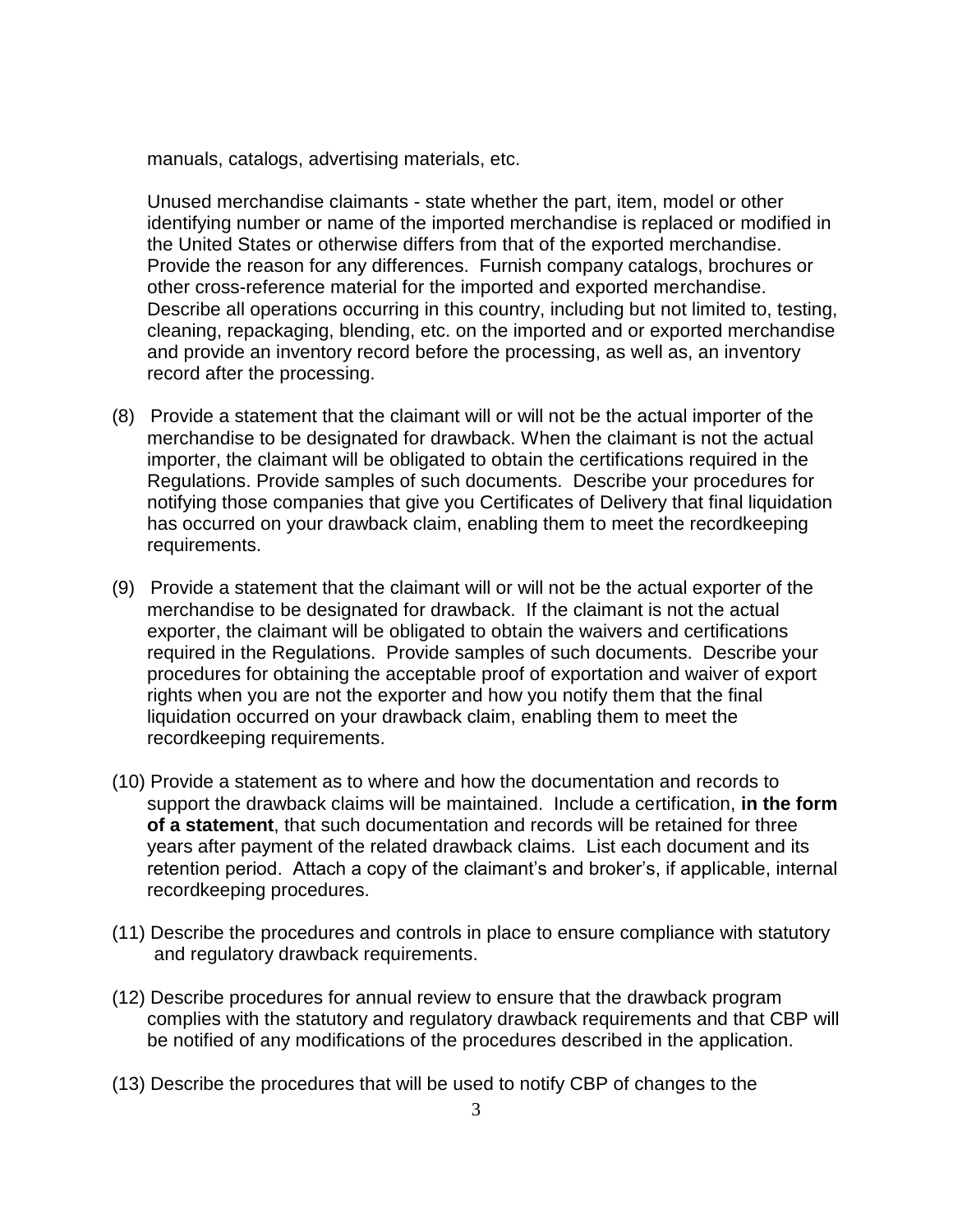applicant's drawback program, variances from the procedures described in this application, and violations of the statutory and regulatory drawback requirements.

- (14) Identify inventory and record keeping methods:
	- A. List the records that will be maintained, including but not limited to import documents, export documents, inventory and transportation documents, laboratory or other documents establishing the qualification of merchandise or articles for substitution under the appropriate drawback law and manufacturing documents.
	- B. Direct identification drawback claimants filing under 1313(a), (c) or (j)(1), provide a narrative tracing an item from import, through inventory, to export. Describe your inventory and record keeping system, referencing the sample documents provided.

State whether the exported merchandise will be claimed identifying the specific import entry under which the merchandise was imported or if an approved accounting method, such as FIFO and LIFO, will be used to determine which imports to designate. Demonstrate your use of a particular accounting method. (See Schedule X of the Appendix to Part 181 and Section 191.14 or the Regulations). When using an approved accounting method, the lots of merchandise or articles must be fungible. Fungible merchandise or articles are merchandise or articles that, for commercial purposes, are identical and interchangeable in all situations.

C. Substitution drawback claimants filing under 1313(b) or (j)(2), provide a narrative tracing an item number from import, through receipt, manufacture, if applicable, substitution, to export using the inventory and record keeping samples provided.

Drawback claimants filing under 1313(b) should be sure to include in the narrative the system and records that will be maintained to monitor the progression of the imported and substituted merchandise through production.

D. Companies with multiple divisions or facilities, list the divisions or facilities offices, factories, warehouses, etc.) where merchandise or articles are received into or withdrawn from inventory.

Specify whether receipts and withdrawals are recorded in the same or different inventory records. If merchandise or articles are received or withdrawn at different geographical locations, but inventory records treat receipts or withdrawals as being from the same inventory, those inventory records may be used to identify all merchandise or articles.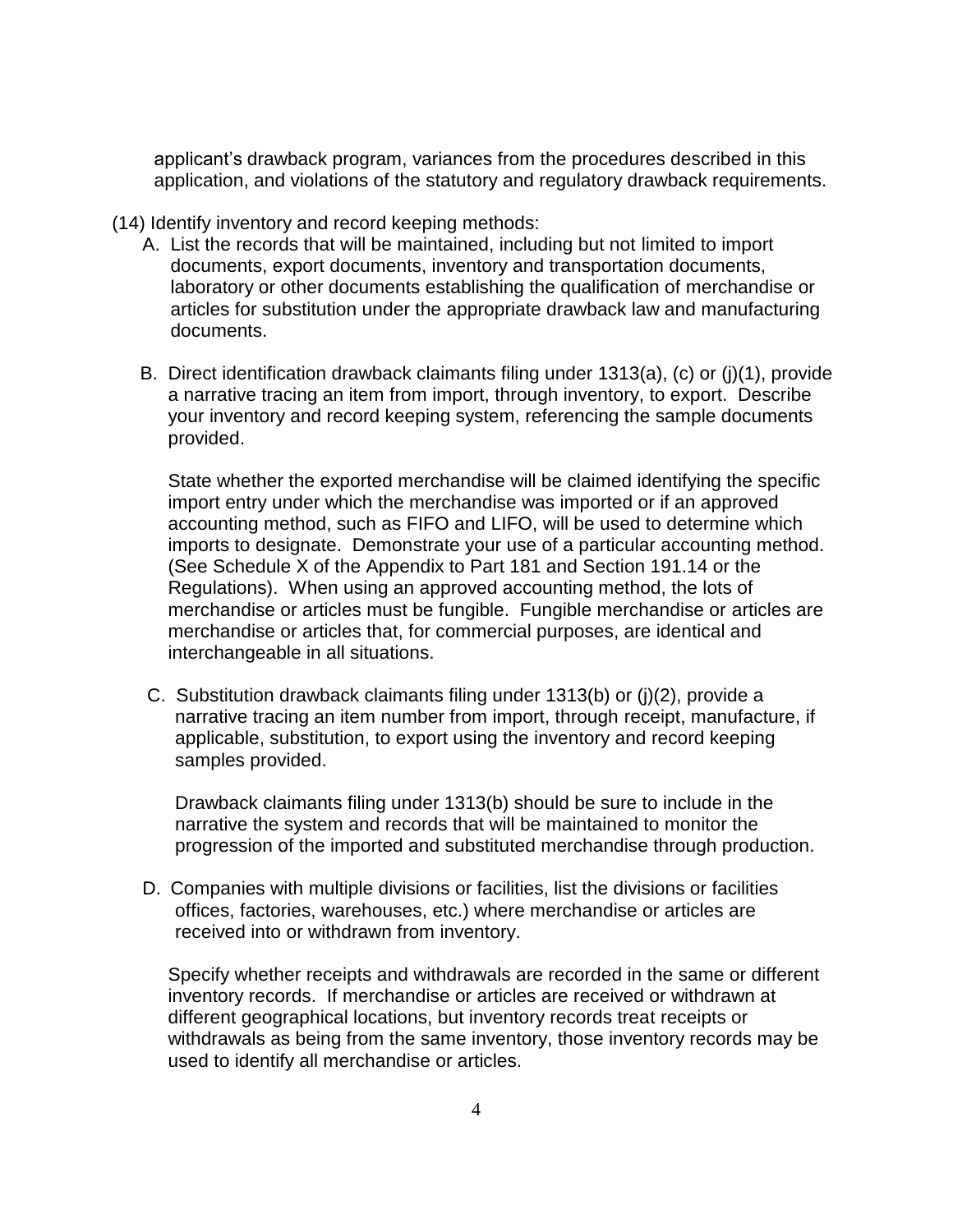If you have different divisions or facilities that perform parallel drawback programs (different divisions or facilities do their own importing and exporting or maintain distinct inventory records, etc.), separate drawback claims should be filed for each division or facility by export period. Describe these differences.

The claimant may be required to describe how all receipts into and all withdrawals from inventory are recorded and provide supporting documents. Manufacturing drawback claimants may also be required to fully describe and document the progression of imported and substituted merchandise through production.

(15) Attachments: Include at least one sample of each of the following records for each type of drawback (manufacturing, unused merchandise, rejected; direct identification, substitution) that will be claimed. Use a yellow marker to highlight a specific identifying number or name on all documents and records.

Direct identification - samples should clearly trace all relevant movement of items with the same identifying number or name from import through inventory to export .

Commercially interchangeable - samples should clearly trace all relevant movement of items with the same identifying number or name from import to inventory and from inventory to export.

Merchandise claimed under 1313(b) - samples should clearly trace all relevant movement, including production and storage of the imported merchandise, substituted merchandise, and/or exported articles that were made with the imported merchandise, substituted merchandise or both.

Examples of acceptable sample documents:

- (A) Import Documents Purchase order and confirmation, Entry Summary (CBP 7501), commercial invoice with tariff classification, packing lists, Delivery Certificate (CBP 7552), etc.
- (B) Inventory Documents
	- (i) Entry records, receiving records, inventory records, production records, export records, etc.
	- (ii) Merchandise claimed under 1313(a) or (j)(1) using an approved accounting method, such as FIFO or LIFO, attach inventory record samples identifying, describing and substantiating the method.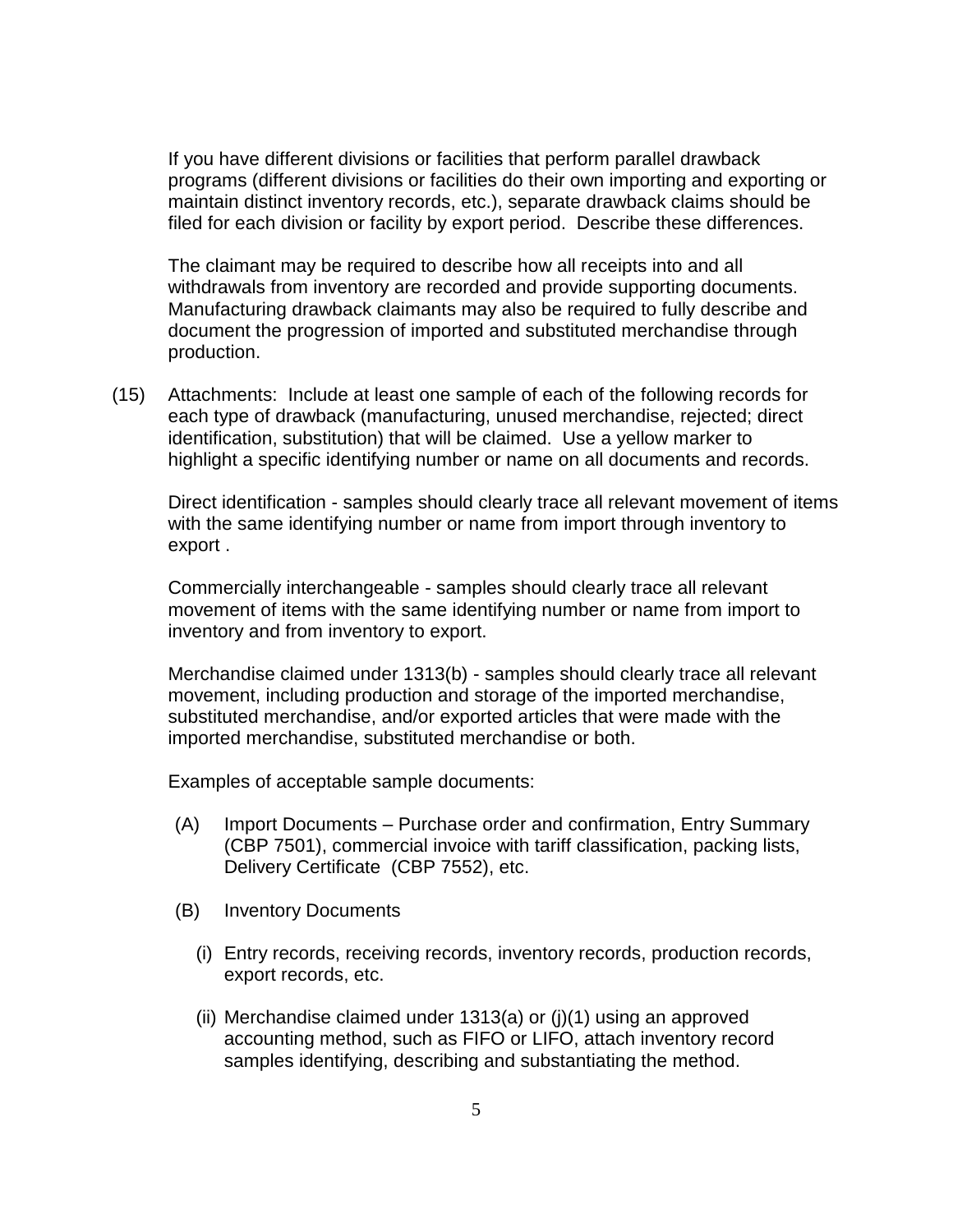- (C) Export Documents
	- (i) Sales order, export invoice, packing lists, etc.
	- (ii) Evidence of Exportation Supporting documentary evidence must establish fully the date and fact of exportation and the identity of the exporter. Such as copy of an originally signed bill of lading, air waybill, freight waybill, Canadian CBP manifest, Mexican Pedimento, cargo manifest or copies issued by the exporting carrier. (The applicant should maintain the original for submission with claims, or if export summary procedure is utilized this documentation should be retained in the claimant's files).

The procedures for establishing exportation include, but are not limited to:

(a) Documentary evidence of exportation (originals or copies) issued by the exporting carrier, such as a bill of lading, air waybill, freight waybill, Canadian Customs manifest, and/or cargo manifest;

(b) Export summary;

(c) Official postal records (originals or copies) which evidence exportation by mail;

(d) Notice of lading for supplies on certain vessels or aircraft; or

(e) Notice of transfer for articles manufactured or produced in the U.S. which are transferred to a foreign trade zone .

If the applicant uses different modes of transportation (ocean, air, truck, courier services, mail, etc.), a sample export document should be submitted for each mode. Sample export documents should also be provided for exports to Canada and Mexico. (NOTE: Exportations to Canada or Mexico often need to be supported by Canadian (B-3) or Mexican (pedimento) import documents.)

## (D) Other documents, as applicable

- -Manufacturing drawback ruling letter(s).
- -Commercial interchangeability determination(s).
- -Sample laboratory or other documents which establish the qualification of merchandise for substitution under 1313(j)(2).
- -Company catalogs, brochures or other cross-reference material to support differences in import and export identifying numbers or names.
- -Laboratory specifications, industry standards, fiber content, specific